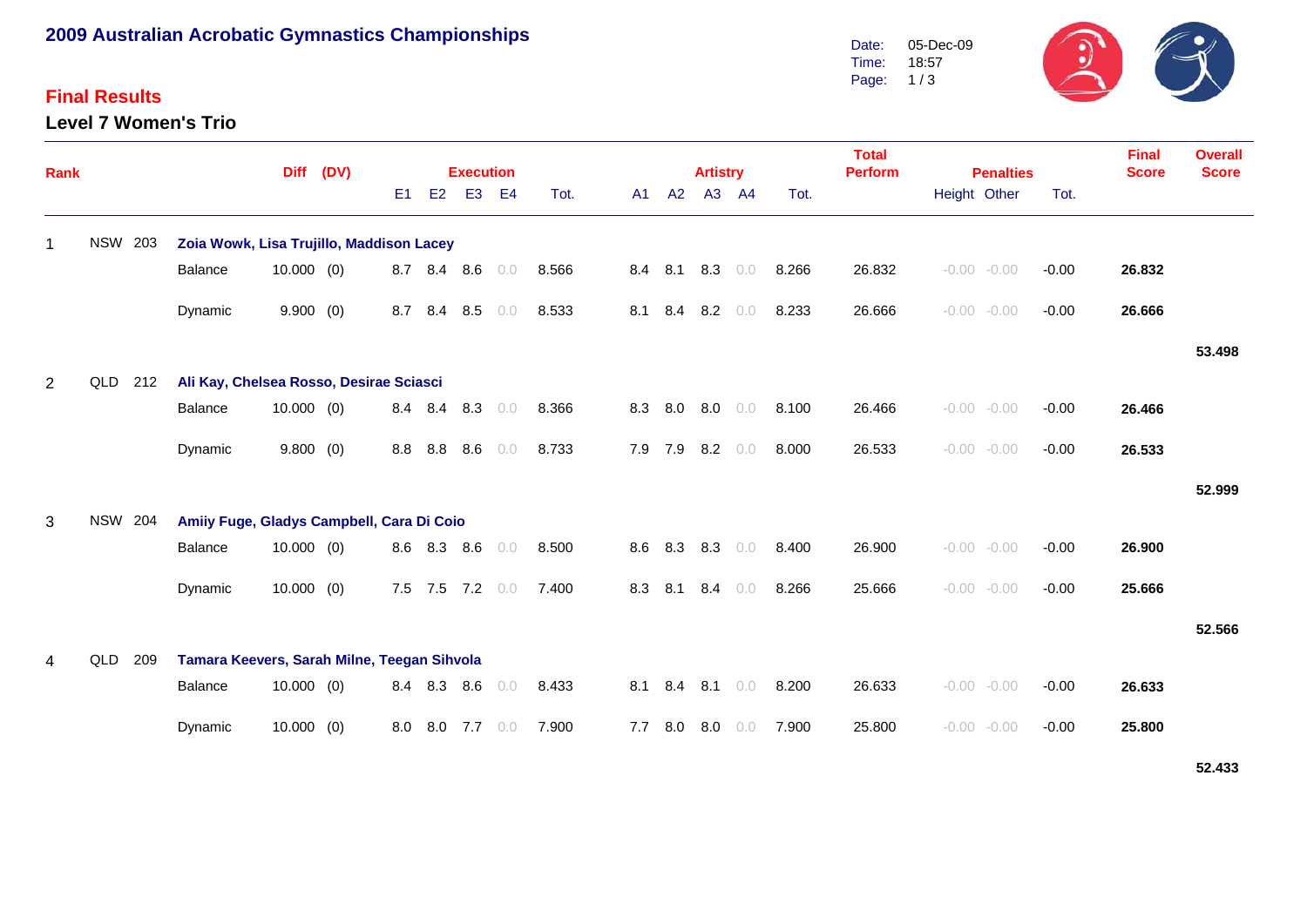# **2009 Australian Acrobatic Gymnastics Championships**

### **Final Results**

**Level 7 Women's Trio**



| Rank           |                |     |                                                       | <b>Diff</b>  | (DV) |                |         | <b>Execution</b>  |                |       |    |         |    | <b>Artistry</b> |                 |       | <b>Total</b><br><b>Perform</b> | <b>Penalties</b>   |         | <b>Final</b><br><b>Score</b> | <b>Overall</b><br><b>Score</b> |
|----------------|----------------|-----|-------------------------------------------------------|--------------|------|----------------|---------|-------------------|----------------|-------|----|---------|----|-----------------|-----------------|-------|--------------------------------|--------------------|---------|------------------------------|--------------------------------|
|                |                |     |                                                       |              |      | E <sub>1</sub> | E2      | E <sub>3</sub>    | E <sub>4</sub> | Tot.  | A1 |         | A2 |                 | A3 A4           | Tot.  |                                | Height Other       | Tot.    |                              |                                |
| 5              | QLD            | 211 | Gabriella Ahlatis, Olivia Gourlay, Mariya Stepchenkov |              |      |                |         |                   |                |       |    |         |    |                 |                 |       |                                |                    |         |                              |                                |
|                |                |     | Balance                                               | $10.000$ (0) |      |                | 8.4 8.6 | $8.7\quad 0.0$    |                | 8.566 |    | 8.5 8.8 |    | 8.5             | 0.0             | 8.600 | 27.166                         | $-0.30 - 1.00$     | $-1.30$ | 25.866                       |                                |
|                |                |     | Dynamic                                               | $10.000$ (0) |      | 8.8            | 8.7     | 8.7               | 0.0            | 8.733 |    | 8.0 8.3 |    | 8.0             | $0.0$           | 8.100 | 26.833                         | $-0.30 - 0.00$     | $-0.30$ | 26.533                       |                                |
|                |                |     |                                                       |              |      |                |         |                   |                |       |    |         |    |                 |                 |       |                                |                    |         |                              | 52.399                         |
| 6              | <b>NSW 205</b> |     | Ella Chambers, Chloe Blattmann, Sherilyn Poon         |              |      |                |         |                   |                |       |    |         |    |                 |                 |       |                                |                    |         |                              |                                |
|                |                |     | Balance                                               | 9.600(0)     |      |                |         | 8.4 8.6 8.6       | 0.0            | 8.533 |    |         |    | 8.3 8.2 8.2     | 0.0             | 8.233 | 26.366                         | $-0.00 - 0.00$     | $-0.00$ | 26.366                       |                                |
|                |                |     | Dynamic                                               | 10.000(0)    |      |                | 7.8 7.5 | 7.4               | 0.0            | 7.566 |    |         |    |                 | 7.8 7.7 7.8 0.0 | 7.766 | 25.332                         | $-0.00$<br>$-0.00$ | $-0.00$ | 25.332                       |                                |
|                |                |     |                                                       |              |      |                |         |                   |                |       |    |         |    |                 |                 |       |                                |                    |         |                              | 51.698                         |
| $\overline{7}$ | VIC            | 206 | Miriam Anderson, Emily Ivanka, Elizabeth Hedding      |              |      |                |         |                   |                |       |    |         |    |                 |                 |       |                                |                    |         |                              |                                |
|                |                |     | Balance                                               | $10.000$ (0) |      |                |         | 7.9 7.6 7.9       | 0.0            | 7.800 |    |         |    |                 | 8.0 7.8 7.7 0.0 | 7.833 | 25.633                         | $-0.00$<br>$-0.30$ | $-0.30$ | 25.333                       |                                |
|                |                |     | Dynamic                                               | 9.900(0)     |      |                |         | 7.5 7.7 7.8 0.0   |                | 7.666 |    |         |    |                 | 7.9 7.6 7.8 0.0 | 7.766 | 25.332                         | $-0.00 - 0.00$     | $-0.00$ | 25.332                       |                                |
|                |                |     |                                                       |              |      |                |         |                   |                |       |    |         |    |                 |                 |       |                                |                    |         |                              | 50.665                         |
| 8              | WA             | 208 | Aimee Trouchet, Nadine De Vries, Nicole De Vries      |              |      |                |         |                   |                |       |    |         |    |                 |                 |       |                                |                    |         |                              |                                |
|                |                |     | Balance                                               | 9.200(0)     |      |                |         | 8.1 7.8 8.0       | 0.0            | 7.966 |    |         |    |                 | 7.8 8.1 8.0 0.0 | 7.966 | 25.132                         | $-0.00$<br>$-0.10$ | $-0.10$ | 25.032                       |                                |
|                |                |     | Dynamic                                               | 9.800(0)     |      |                |         | $7.7$ $7.4$ $7.4$ | 0.0            | 7.500 |    |         |    | 7.9 7.9 8.2     | 0.0             | 8.000 | 25.300                         | $-0.00 - 0.00$     | $-0.00$ | 25.300                       |                                |

**50.332**